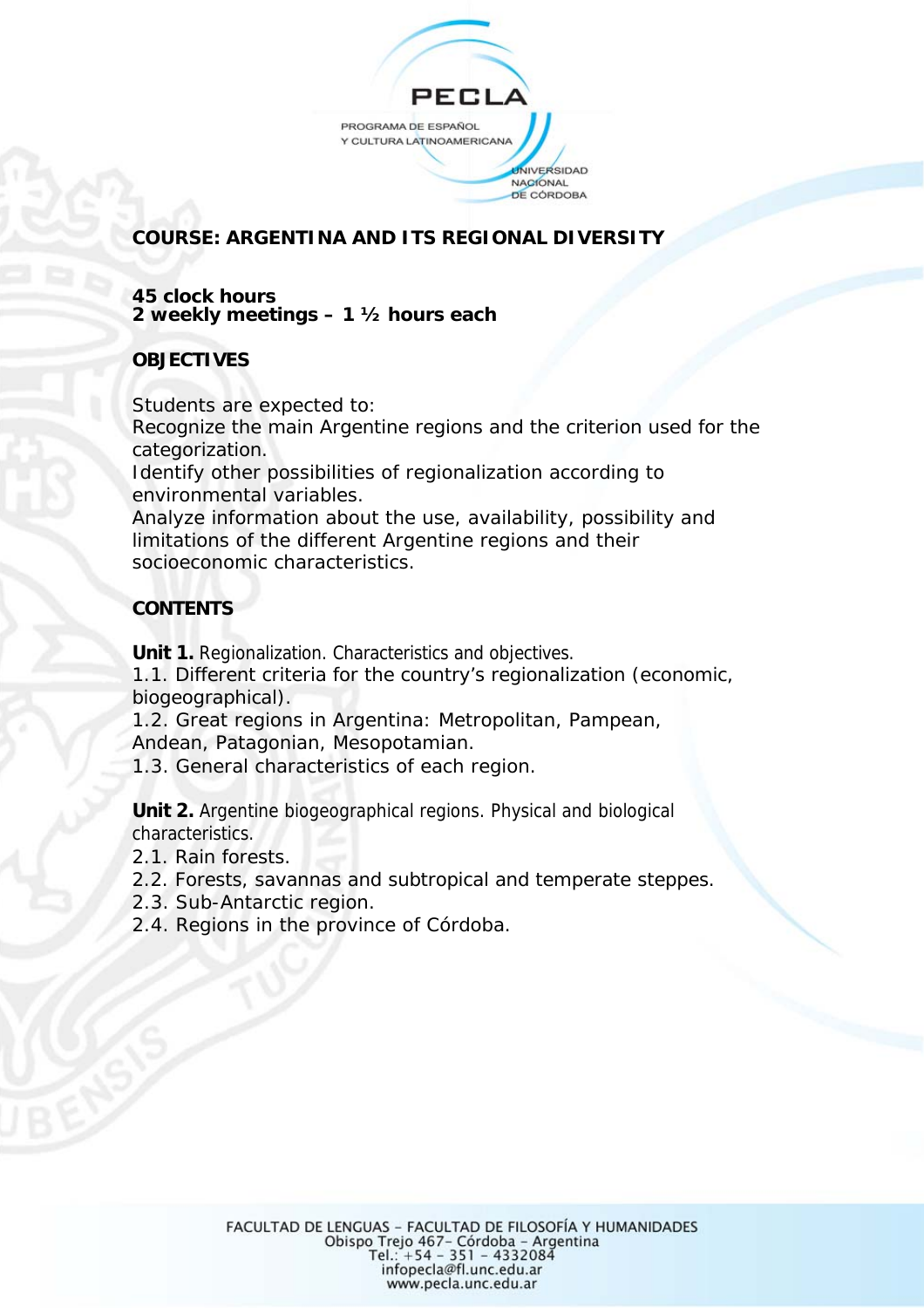

**Unit 3.** Economic activities in the regions.

- 3.1. The territory's vocation for economic activities.
- 3.2. Agriculture. Main agrarian regions.
- 3.3. Cattle raising.
- 3.4. Mining and forestry activities. Main products.
- 3.5. Productive activity in Córdoba.

**Unit 4.** Latin America's institutional organization.

4.1. The Viceroyalty of the *Río de la Plata*.

4.2. Emancipation of the colonies. Constitution of the Argentine territory.

4.3. Current political division.

4.4. Territorial development of Argentina's population. Migratory movements.

**Unit 5.** Qualitative aspects of the population.

5.1. Culture and education in the Argentine territory.

5.2. Illiteracy.

5.3. Outstanding cultural aspects in each region. Origins.

5.4. Situation in the province of Córdoba.

**Unit 6.** Environmental problems.

Main environmental and health-related problems in each region.

6.1. Socioeconomic problems.

6.2. Poverty. Definition. Poverty in each biogeographical region. Health.

6.3. Environmental problems associated with productive activities.

6.4. Social consequences and human answers to economic and environmental problems.

### **EVALUATION**

Assessment will be continuous and student participation, homework and knowledge acquired in the course will be considered.

There will be two term tests in the semester. The first will be a written test consisting of five questions about the issues discussed in class and the bibliography in units 1, 2 and 3.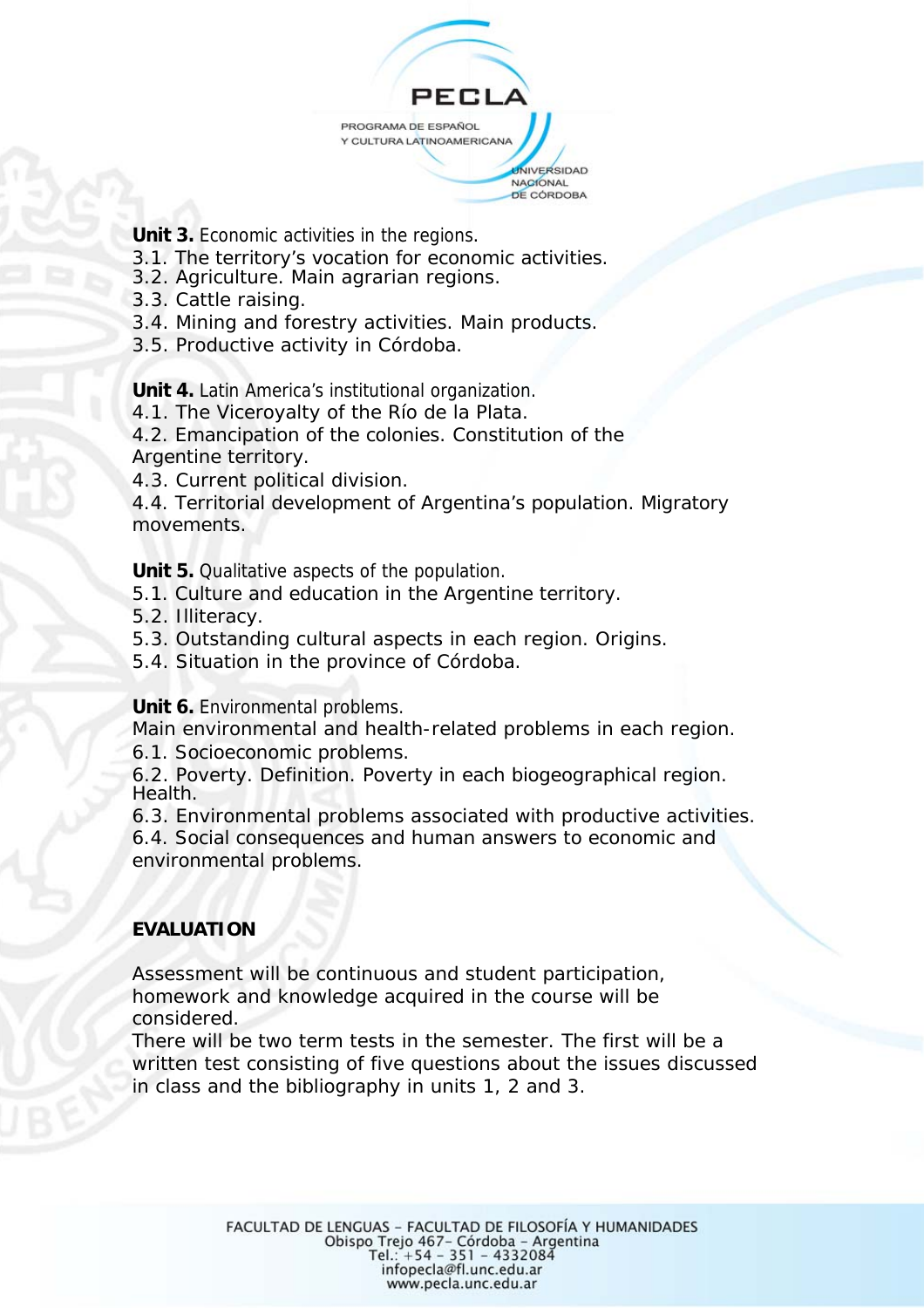PEC PROGRAMA DE ESPAÑOL Y CULTURA LATINOAMERICANA **JNIVERSIDAD** NACIONAL DE CÓRDOBA

The second will be an oral test about the contents in units 4, 5 and 6. Both tests are awarded grades between 1 and 10 and the passing grade is 6. There will be a make-up test for only one of the term tests. There will be two quizzes before each of the term tests (two before the first and two before the second). The grade which students get on each quiz will be averaged with the grade of the respective term test.

The final exam will be oral and questions will be asked for students to integrate the contents discussed in the course. All the topics and bibliography will be included and the passing grade is 6.

### **Basic Bibliography**

Carlevari, R. 2007. La Argentina. Geografía económica y humana. Ed. Alfaomega, Buenos Aires. 560 pp.

Ricklefs, R. 1998. Invitación a la Ecología. La economía de la naturaleza. Ed. Panamericana. Buenos Aires. 692 pp.

### **Complementary Bibliography**

Alessandria, E. y M. N. Boetto. 2000. Aspectos ecológicoenergéticos del desmonte en la habilitación de áreas para pastoreo en el bosque chaqueño del noroeste de la Provincia de Córdoba, Argentina. Rev. FAVE 14 (1): 7-18.

Bertonatti C. y J. Corcuera. 2000. Situación Ambiental Argentina, 2000. Fundación Vida Silvestre. Buenos Aires. 436 pp.

Bifani, P. 1999. Medio Ambiente y Desarrollo Sostenible. IEPALA Ediciones, Madrid, España. 593 pp.

Bonanata, H. 2000. Regionalización de la Republica Argentina. De las entrañanas de la tierra hasta las luces del centro. (archivo en PDF). Brailovsky A. E. y D. Foguelman. 2004. Memoria Verde. Editorial Sudamericana. Decimocuarta Edición. Buenos Aires, Argentina. 350 pp.

Burkart, R., J. Garcia Fernández y E. Riegelhaupt. 1996. Estado Actual del Uso y la Conservación de los Bosques Nativos en Argentina. Diagnóstico preparado por Fundación para la Conservación de las Especies y el Medio Ambiente (FUCEMA). UICN. 42 pp.

Cabido, M. y M. Zak. 1999. Vegetación del Norte de Córdoba. Inst. Multidisciplinario de Biología Vegetal. U.N.C y CONICET. Córdoba, Argentina. 56 pp.